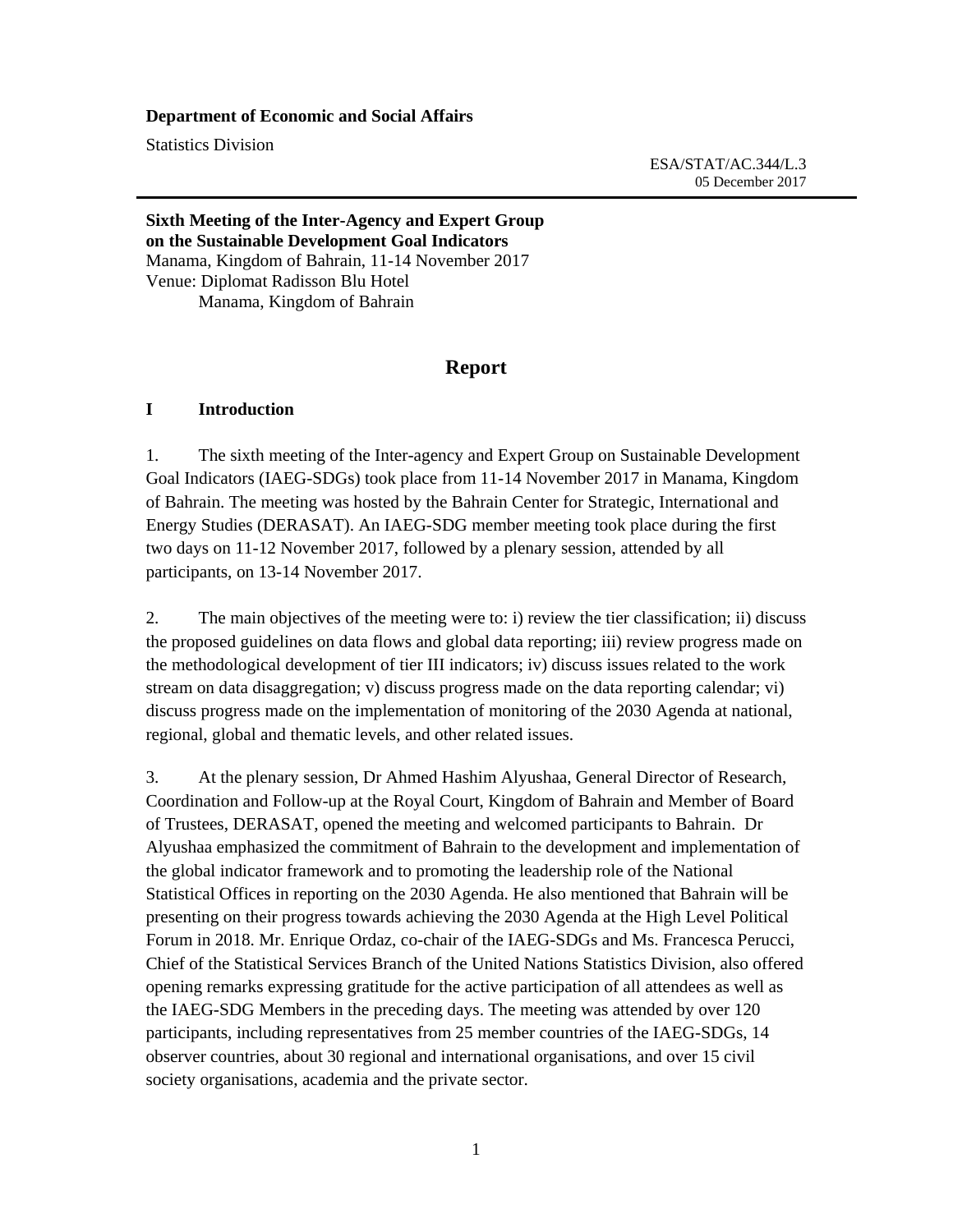4. The two co-chairs of the IAEG-SDGs, Mr. Enrique Ordaz of Mexico and Dr Albina Chuwa of Tanzania, chaired the meeting, assisted by UNSD staff as Secretariat.

5. All documents of the meeting, including presentations for each agenda item and statements are available on the website of the 6th meeting of the IAEG-SDGs (https://unstats.un.org/sdgs/meetings/iaeg-sdgs-meeting-06/).

# **II. Introduction of the new members and co-Chair of the IAEG and updates on the IAEG-SDG working groups**

6. Agenda item 2 introduced the seven new members of the IAEG-SDGs: Ethiopia, Ghana, Grenada, Niger, the Republic of Belarus, Tajikistan and Trinidad and Tobago. During this agenda item, it was also officially announced that Dr. Albina Chuwa, Director General of the Tanzania National Bureau of Statistics, would be replacing Dr. Lisa Grace Bersales of the Philippines as a co-chair of the IAEG-SDGs.

7. Agenda item 3 included presentations from the three working groups of the IAEG-SDGs: SDMX, Geo-spatial information and Interlinkages, and from the Joint sub-group of the IAEG-SDGs and the High-level Group on Partnership, Coordination and Capacity Building for the 2030 Agenda for Sustainable Development. All presentations for these agenda items are included on the meeting website.

# **III. Review of tier classification**

8. Agenda item 4, on the updated tier system, was introduced by the Secretariat. This agenda item was divided into two parts: The first part of this agenda item presented changes in the tier classification of indicators based on data availability in the global database while the second part of this agenda item addressed tier reclassification requests received for Tier III indicators.

9. The secretariat presented the changes in tier reclassification due to data availability. All Tier I and II indicators were reviewed as part of this work and based on data availability, seven indicators that were Tier I were proposed to be moved to Tier II. In addition, 19 indictors that were classified as Tier II were proposed to be upgraded to Tier I. A complete list of the indicators that will change tiers can be found in the presentation of this agenda item on the meeting's website.

10. The secretariat also presented the IAEG's decisions regarding the tier reclassification requests of Tier III indicators. The IAEG considered a total of 29 indicators for reclassification and decided to move 15 of these indicators to Tier II after reviewing documents on the methodological development and metadata of each indicator. The IAEG also decided that a further 7 indicators would be re-evaluated after the meeting as there was not sufficient time during the members' meeting to comprehensively review all 29 indicators. A Webex meeting would be held in a few weeks to review these indicators. For those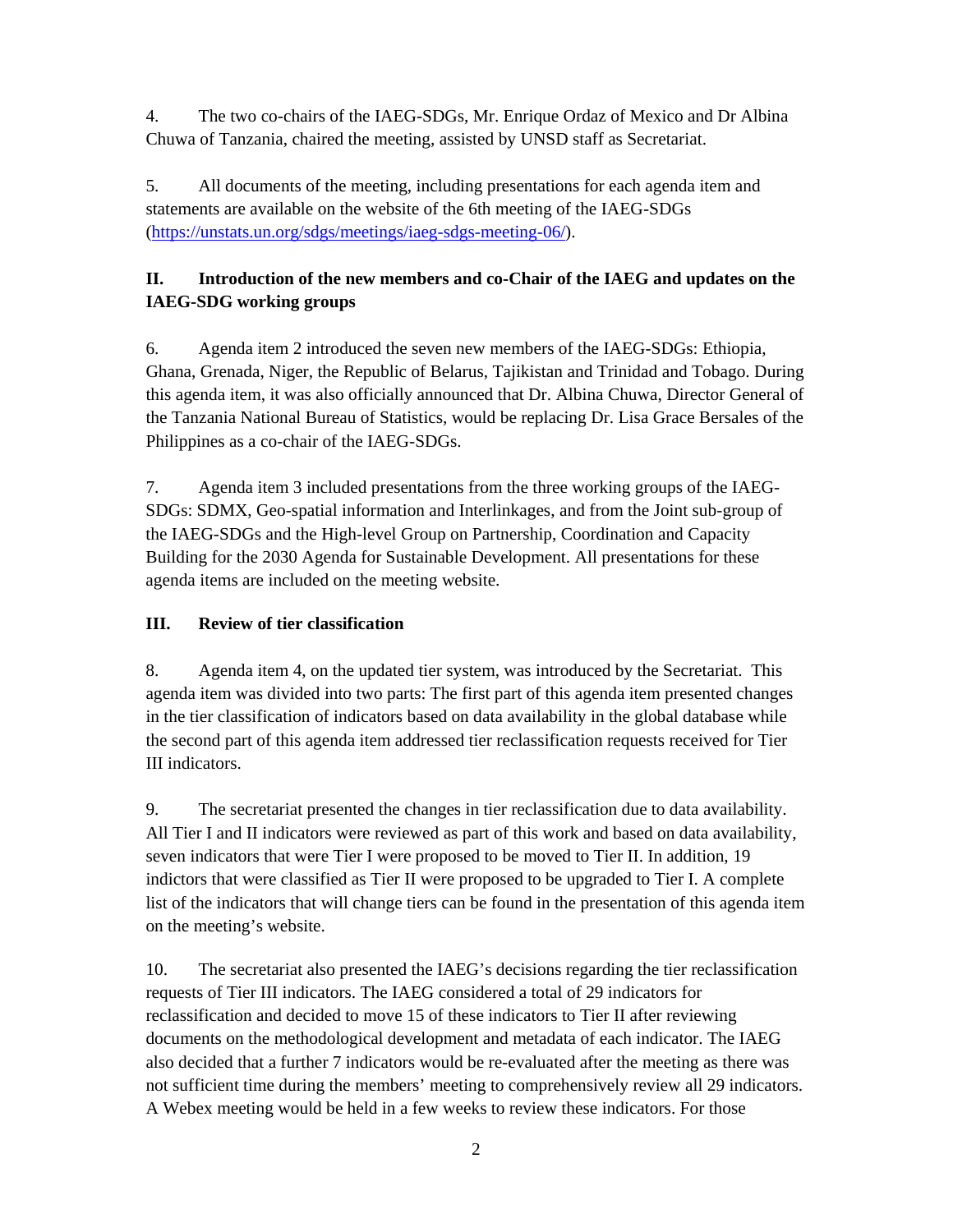indicators that were not upgraded, the IAEG provided additional feedback to the custodian agencies on the steps required to upgrade them. A complete list of the indicators that were reviewed and the IAEG-SDGs' decisions can be found in the presentation on the meeting website.

# **IV. Methodological development of tier III indicators**

11. This agenda item highlighted some of the progress being made on the methodological development of several Tier III indicators. Presentations were made by FAO, UNFPA, UNISDR, UN-Water, UN-Women, UN-WTO, the World Bank, Conservation International and OPHI on progress being made on some of Tier III indicators.

12. Some highlights from these presentations included FAO conducting a global consultation on the definition of small-scale food producer, UNFPA continuing to work to finalize the methodology for indicator 5.6.2, UNISDR working on finalizing the methodology for the Sendai indicators (the final one of which was upgraded from Tier III to Tier II at this meeting), and the work of Conservation International on implementing the proposed methodology for the indicator on land degradation in several African countries. All presentations made on these methodological developments can be found on the website of the 6th IAEG-SDG meeting.

# **V. Data collection calendars and NSO SDG contact persons**

13. This agenda item presented two initiatives of the IAEG-SDGs designed to improve transparency and coordination in the transmission of data and information from the national to global level. In accordance with the request of the United Nations Statistical Commission at its  $48<sup>th</sup>$  session, the secretariat, on behalf of the IAEG-SDGs, requested custodian agencies to provide a list of national agencies providing data to the international system and share data collection calendars in order to ensure the full traceability of data used in international sources. Custodian agencies were also asked to provide a focal point for each indicator. Information for over 100 indicators has been received and will be made available in advance of the forty-ninth session of the Statistical Commission.

14. The second initiative was the compilation of National Statistical Offices' SDG contact  $person(s)$ . This initiative aims to facilitate the central coordination role of the national statistical offices. The contact person(s) will be kept systematically informed, via email, when custodian agencies are collecting, processing and disseminating data for SDG indicators. The secretariat requested this information on a voluntary basis from NSOs and will continue to compile this information on an ongoing basis. The information received on these contact persons will be shared with the international agencies responsible for the collection, processing and dissemination of SDG data.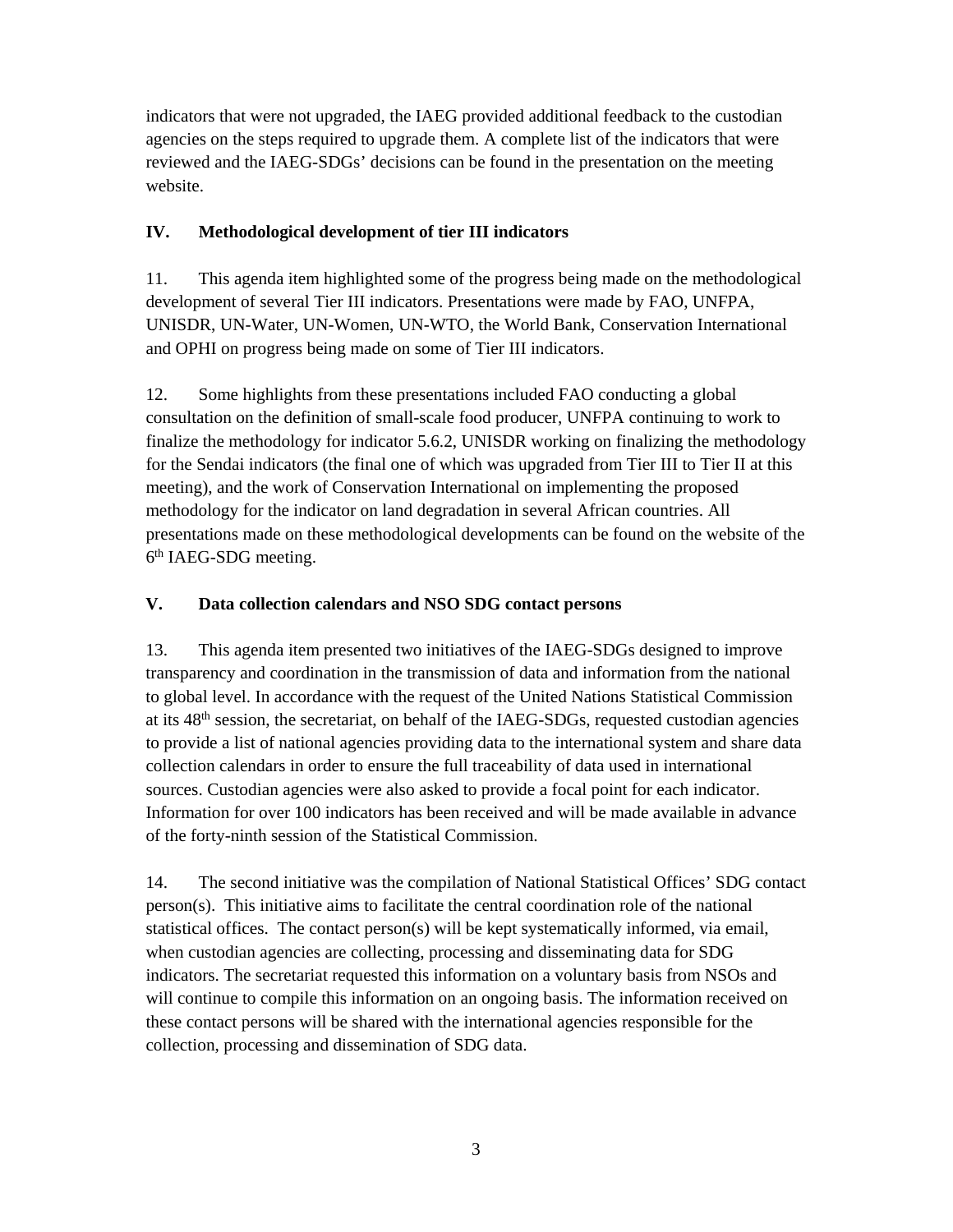## **VI**. **Guidelines on data flows and global data reporting**

15. This agenda item discussed the IAEG-SDGs draft guidelines on data flows and global data reporting and inputs received for this process. The IAEG-SDGs was tasked by the Statistical Commission at its 48<sup>th</sup> session (Decision 48/101 (l)) to develop guidelines on how custodian agencies and countries can work together to contribute to the data flows necessary to have harmonized statistics. The first presentation was made by Mr. Sven Kaumanns from Germany, the co-chair of the drafting group for the development of the guidelines of the IAEG-SDGs, who presented the IAEG-SDG's first draft guidelines on data flows and global data reporting. Some of the general principles and issues included in the draft guidelines were that national data should be used whenever possible; if other data is to be used or estimates or adjustments are made, countries are consulted and provided with the methodology and that they are made in a transparent manner; the development of a common timetable with reasonable and workable timeframes; how to treat non-responses from countries; proposing different options in order to give both countries and custodian agencies the needed flexibility. Finally, the IAEG-SDGs proposed to split the document into two: the first document would be on the data reporting guidelines, while the second document would be a compilation of best practices on data reporting that would be a living document and continuously updated.

16. Following the presentation from Mr. Kaumanns, Ms. Angela Me, co-chair of Committee for the Coordination of Statistical Activities (CCSA) presented CCSA's document outlining guiding principles of data reporting and data sharing for the global monitoring of the 2030 Agenda for Sustainable Development. This presentation highlighted the role international agencies play in reporting and stressed that agencies want to work with countries in order to improve the data reporting system, to reduce the reporting burden on countries and to increase coordination and communication in order to resolve the issues related to international data series and country adjusted and estimated data.

17. Two presentations on case studies on data flows were also included in this section. The first was made by Ms. Claire Plateau, the IAEG-SDG representative from France, who presented the results of the UNECE case studies and the second was made by the Secretariat, summarizing the key points from the IAEG-SDG's case studies on data flows. These case studies highlighted the different ways data are transmitted from the national to the global level and also the ways in which adjusted and estimated data are validated. The results of these case studies will provide valuable inputs to the guidelines and the best practices documents on data flows that will be prepared by the IAEG-SDGs.

18. Following the series of presentations, the discussion focused on several key points. The first was the need for data validation when data are adjusted or estimated, and the need for guidelines on how this validation will take place and what to do if the countries do not agree with the adjusted/estimated value. The second key point highlighted by many during the discussion was the recognition that these guidelines do not need to start from scratch, but should build upon the work that has already been completed. Many countries and agencies noted that data reporting and validation took place during the MDG period and before, and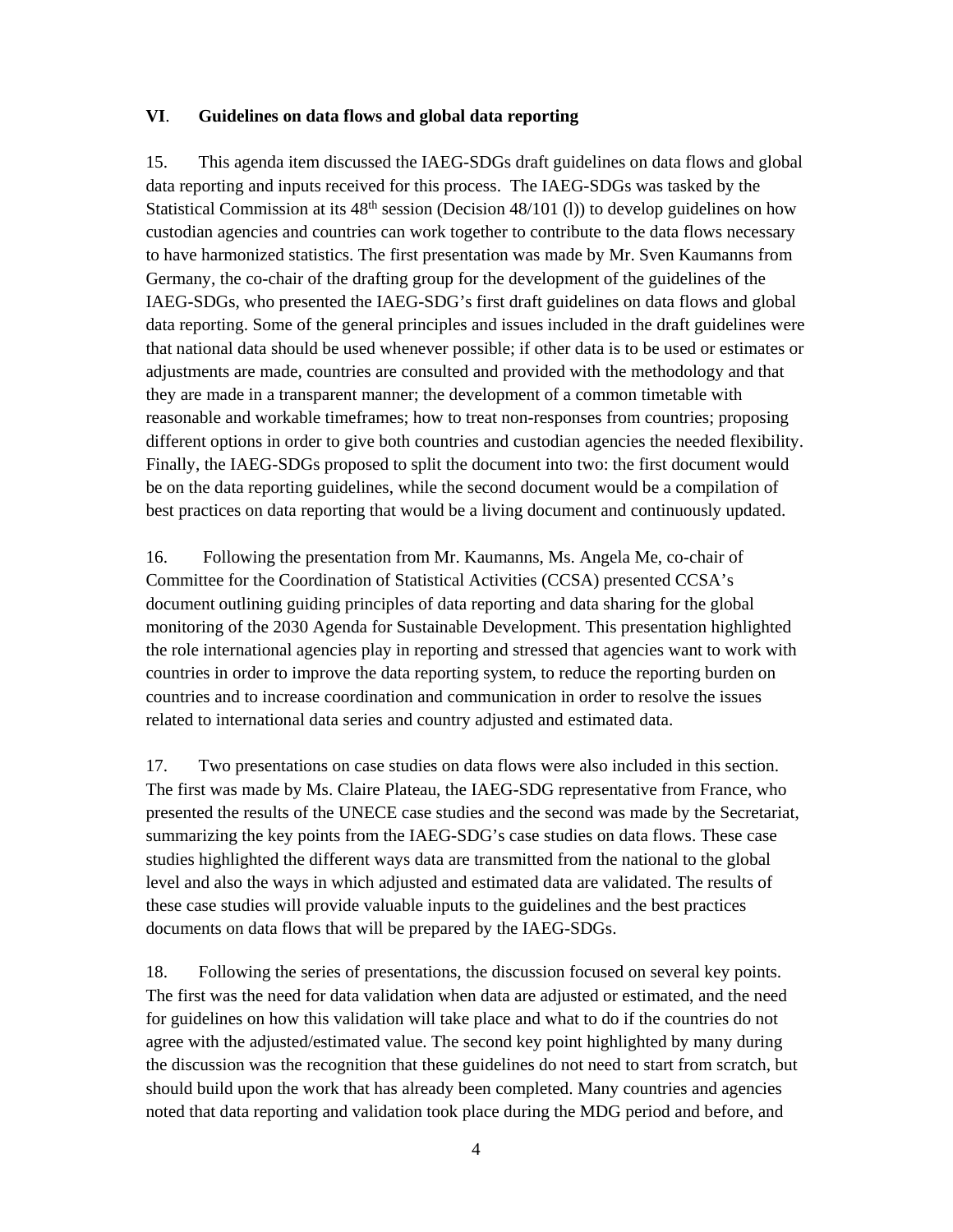the lessons learned from these experiences should be incorporated into these guidelines. Finally, it was stressed by many of the need for both countries and custodian agencies to follow the Fundamental Principles of Official Statistics. Discussion on how "non-official" data can be incorporated into the data reporting and monitoring framework also took place.

19. After the discussion on the data reporting guidelines, there was a brief review of the way forward. The IAEG-SDGs plans to incorporate the comments and suggestions received during the discussion at the meeting and produce a revised draft of the guidelines document that will be shared in mid-December via a global consultation with countries and custodian agencies. This consultation will last until early January, after which the IAEG-SDGs will compile, review and incorporate the comments and suggestions into a final version of the guidelines that will be prepared as a background document to the 49<sup>th</sup> session of UNSC by mid-February. An initial version of the best practices document will be prepared during 2018 and posted on the IAEG-SDGs website. This document will be a living document that will be updated as new best practices are identified and shared.

# **VII. SDG implementation and reporting at national, regional, global and thematic levels**

20. This agenda item included a series of presentations from countries, regional organizations, international organizations and stakeholders on the work taking place on SDG implementation and reporting at the national, regional, global and thematic levels. A total of 15 presentations were made during this agenda item: 7 by countries; 2 by regional organizations; 3 by international organizations; and 3 by stakeholders. On national reporting, countries have already begun implementing the 2030 Agenda and have domesticated both the global targets and indicators to their own national realities. Several countries highlighted that they either have already presented at the HLPF or are planning to do so in 2018. In addition, a couple of countries highlighted the national data reporting platforms they have developed and are using for reporting on the SDGs.

21. The presentations from regional and international agencies focused on their reporting at the regional, global and thematic levels. Many agencies highlighted the capacity building support they are providing to countries in order to increase national data availability and other initiatives designed to improve reporting on the SDGs. UNESCO discussed their thematic reporting on education indicators, where there are 43 indicators that will be included in the thematic monitoring for Goal 4, while also highlighting the continued methodological work on the global indicators under this goal. The Statistical Centre for the Cooperation Council for the Arab Countries of the Gulf (GCC-Stat) presented their work on preparation of their first report on SDGs and capacity building. UNSD presented the global SDG progress report and database and the technical assistance activities carried out by the UN Statistics Division.

22. The three presentations by stakeholders highlighted several aspects of SDG reporting and implementation. The presentation by Open Data Watch highlighted the importance of ensuring that all data is open and focused on the production of gender and gender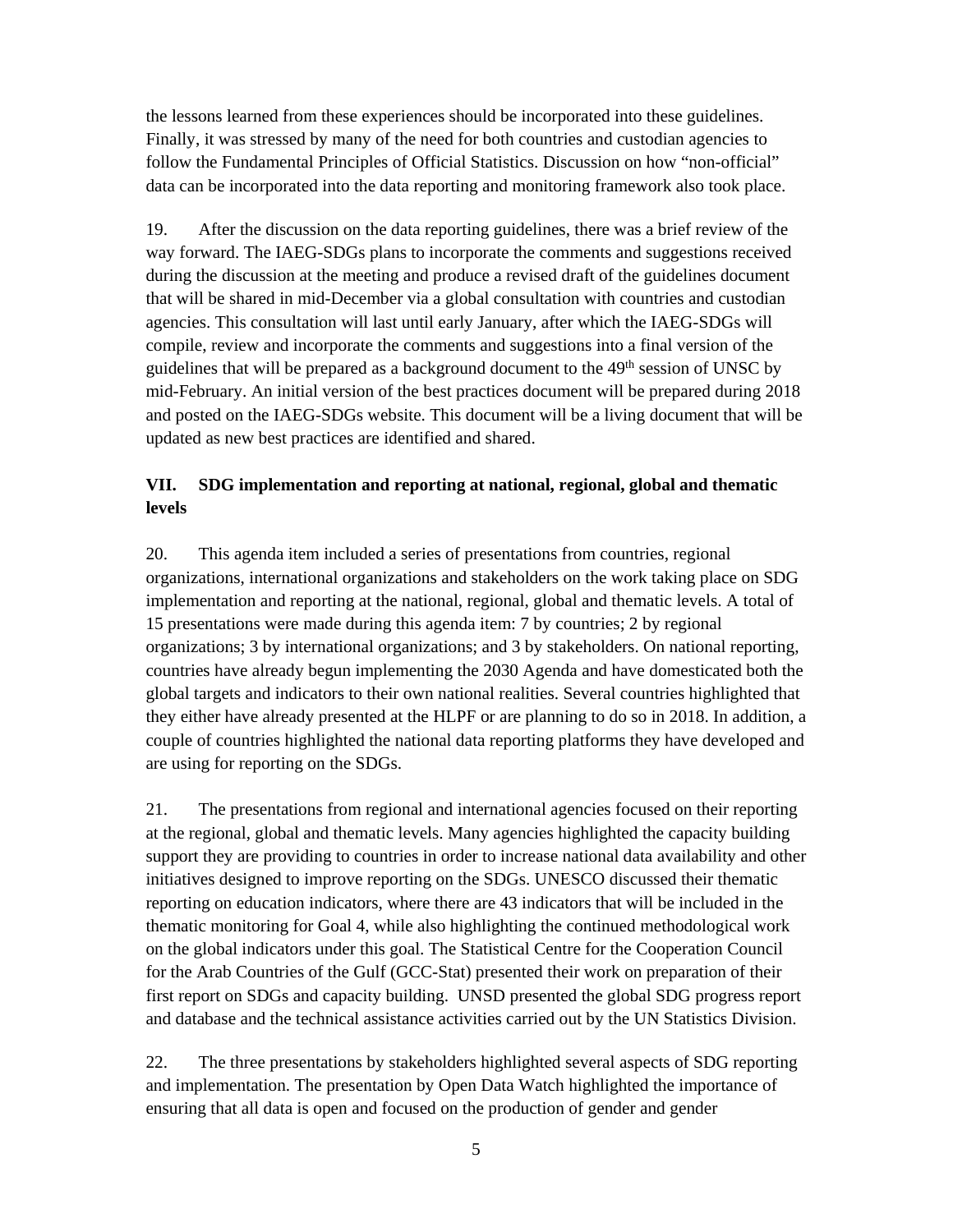disaggregated data. The presentation by the Women's Major Group likewise focused on their ongoing work to increase the availability of gender disaggregated data. Finally, the presentation by the business sector highlighted the ways in which they can contribute to the implementation and reporting of the SDGs. All presentations made during this agenda item can be found on the meeting website.

## **VIII. Annual refinements of the global indicators**

23. This agenda item presented refinements for three indicators that the IAEG-SDGs will propose for consideration at the 49<sup>th</sup> session of UNSC. These refinements comply with the criteria for annual refinements: that they are minor in nature and do not affect the overall meaning of the indicator. A set of refinements proposed by the United States of America was also discussed during this agenda item, but the IAEG-SDGs determined that it would need additional time to review these proposals and would make a decision on these proposed refinements in the coming weeks during the Webex meeting. The three proposed refinements can be found in the presentation of this agenda item on the website of the  $6<sup>th</sup>$  meeting.

## **IX. Data disaggregation**

24. Mr. Sven Kaumanns from Germany, the co-chair of the IAEG-SDGs work stream on data disaggregation, introduced this agenda item. He presented a review of the work that the IAEG has undertaken so far, including a stocktaking exercise and the identification of key challenges that need to be addressed. The presentation by Mr. Kaumanns highlighted the immense challenges with disaggregating data by the many dimensions included in the framework and what this would potentially mean for the number of data series that would need to be produced. His presentation concluded by highlighting some general recommendations including the need for a "minimum disaggregation" as a starting point and the idea to not overly standardize disaggregation: Different groupings will be needed for different indicators and some disaggregation might be required on national level rather than on global level. In such cases the existence of disaggregated information itself is more relevant that its harmonisation. In addition, it was recommended to work with expert groups and custodian agencies to use their expertise in order to better implement disaggregation principles and guidelines into the global indicator framework.

25. Following the presentation by Mr. Kaumanns on the IAEG-SDG's work on data disaggregation, a presentation was made by the International Organization for Migration on the work being undertaken by an expert group on how to integrate migration statistics and disaggregation by migratory status into SDG reporting. This presentation highlighted one of the groups that IAEG-SDGs would hope to receive inputs from in order to develop their data disaggregation guidelines.

26. There was also a statement made from the stakeholders on the importance of data disaggregation for ensuring that no one is left behind. The presentation highlighted the need for disaggregated data in order to ensure that the most vulnerable are being reached. The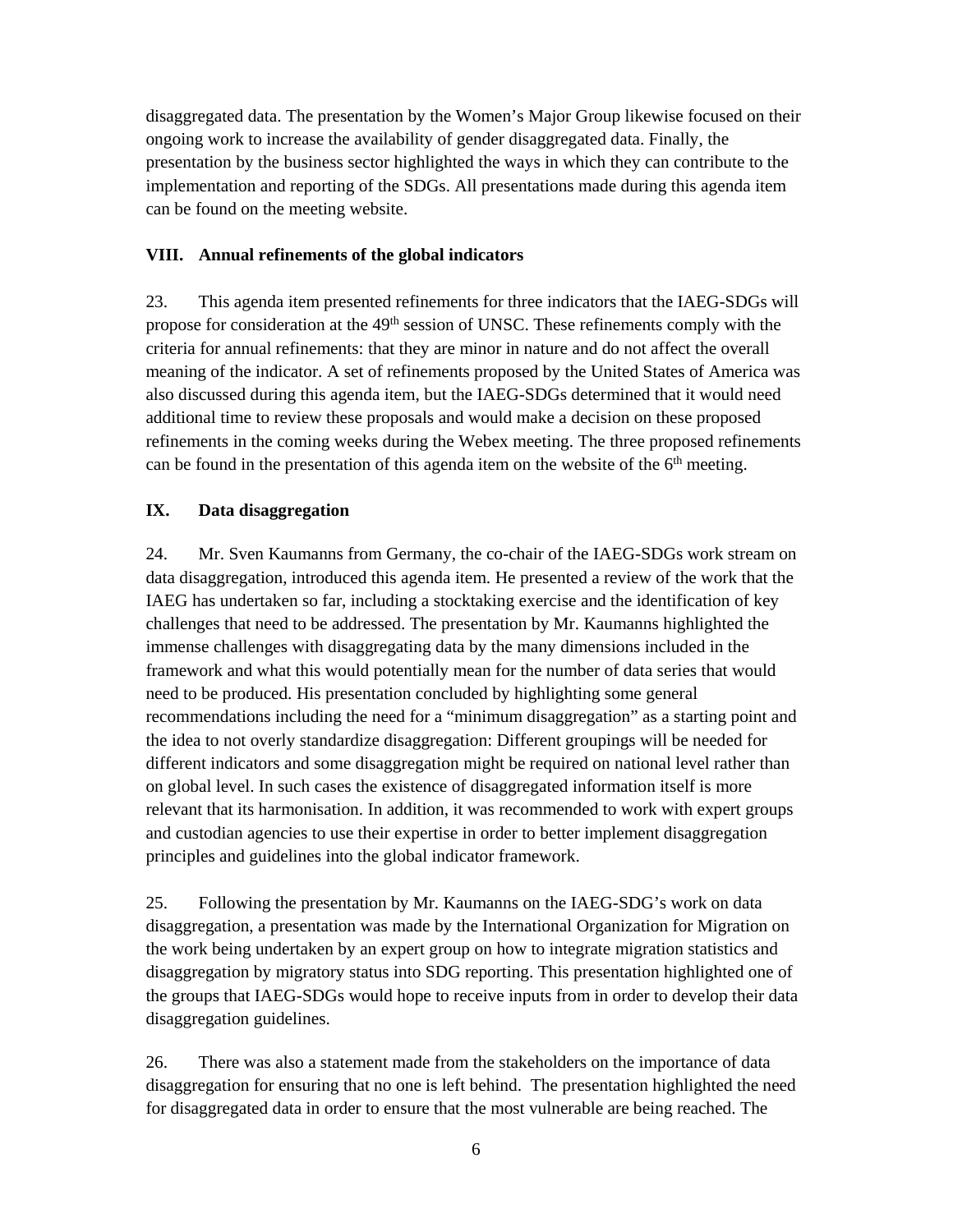stakeholder group also offered their expertise to the IAEG-SDGs and looks forward to working with them on the development of the data disaggregation guidelines.

27. There was a brief discussion following these presentations that highlighted the work on data disaggregation being undertaken by many custodian agencies and countries and also the agreement on the way forward for this work stream. The IAEG-SDGs will plan to develop a mechanism to request and receive inputs from the different expert groups, custodian agencies and stakeholders working on these issues and plans to develop a background document on the guidelines for data disaggregation that would be submitted to the 50<sup>th</sup> session of the United Nations Statistical Commission in March 2019.

# **X. IAEG-SDGs Webex meeting on 28 November 2017**

28. The IAEG-SDGs held a Webex call on 28 November 2017 to follow up on several pending issues from the 6<sup>th</sup> meeting of the IAEG-SDGs. The main items discussed during the call were the remaining tier reclassification requests of Tier III indicators that were not decided upon at the  $6<sup>th</sup>$  meeting, a review of tier classification for indicators 2.1.1 and 2.1.2 requested by one member of the group, a review of the refinements proposed by the United States of America and the proposal by Ramsar to be a co-custodian agency for indicator 6.6.1.

29. At the Webex meeting, the IAEG-SDGs reviewed the tier reclassification requests for eight Tier III indicators and invited the custodian agencies to make brief presentations (UNCCD, WHO/UNICEF, FAO and UN-Habitat made presentations during the meeting). After deliberations, the IAEG decided that indicators 3.b.1 and 15.3.1 will be reclassified as Tier II, while the remaining six indicators (11.3.2, 11.7.1, 11.a.1, 12.3.1, 14.6.1 and 14.b.1) will remain at Tier III. The IAEG-SDGs communicated these decisions to the custodian agencies along with the reasons for their decision and the necessary steps the custodian agencies will need to take for the indicator to be upgraded.

30. The IAEG considered a proposal from one member to review the tier classification for indicators 2.1.1 and 2.1.2. After internal consultations and reviewing the data availability, the IAEG decided to maintain indicator 2.1.1 as a Tier I indicator and to move indicator 2.1.2 to Tier II due to issues related with data availability.

31. The IAEG-SDGs considered the list of refinements proposed by the United States of America. After a thorough review of all proposals, the group decided to accept one of these proposals and will put it forward at the 49<sup>th</sup> session of UNSC. This refinement is for indicator 16.1.3: *Proportion of population subjected to physical, psychological or sexual violence in the previous 12 months* and proposes to change it to: *Proportion of population subjected to (a) physical violence, (b) psychological violence, and (c) sexual violence, in the previous 12 months.*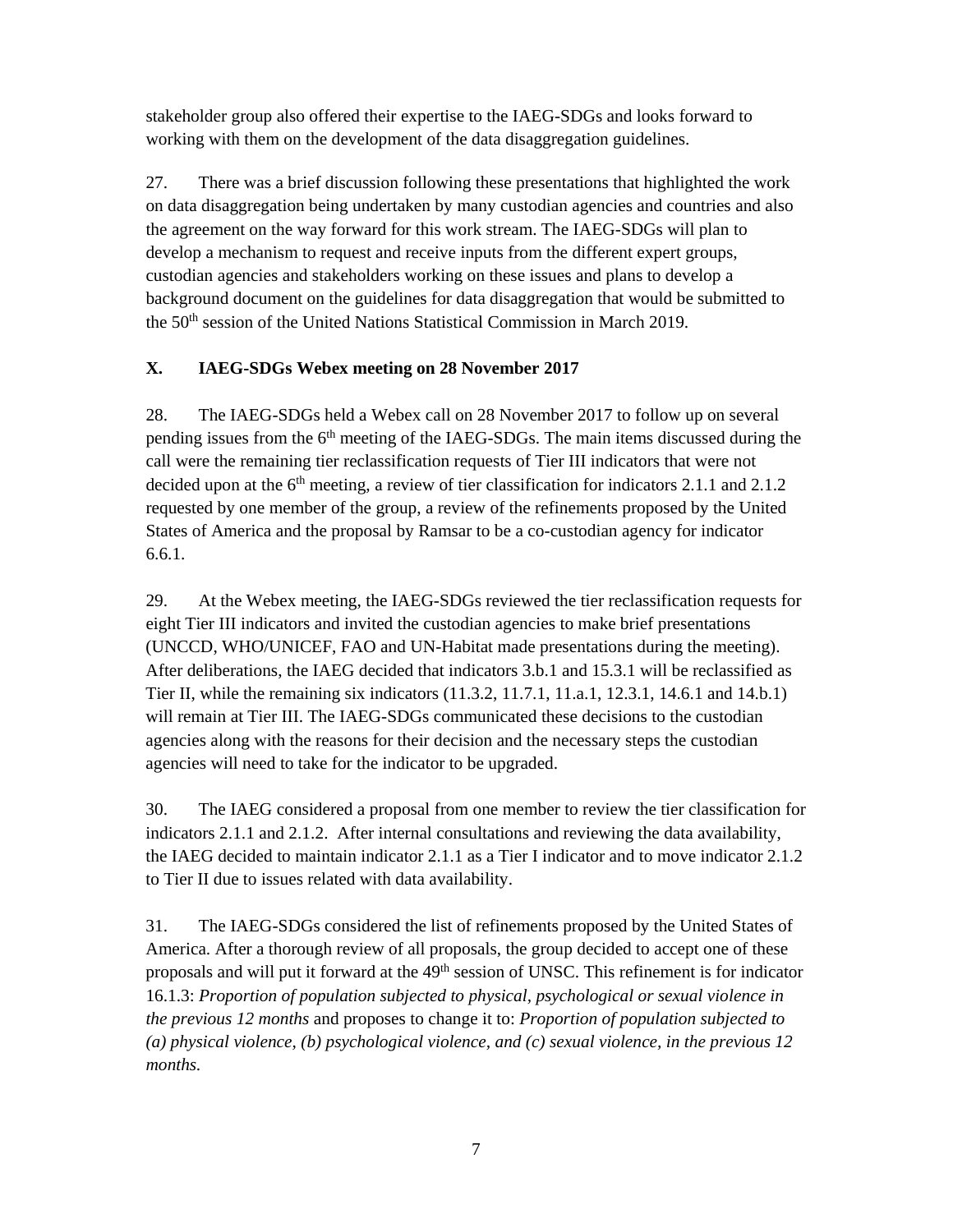32. The final item on the agenda was the proposal to add Ramsar as a co-custodian (along with UN Environment) for indicator 6.6.1: *Change in the extent of water-related ecosystems over time.* There was general consensus among all IAEG-SDG members to make this change and the group asked the secretariat to communicate this decision to both Ramsar and UN Environment and asked them to work together on the methodological development for indicator 6.6.1.

## **XI. Way forward and conclusion of meeting**

33. The IAEG-SDGs next steps (December 2017 – March 2018) and work plan for 2018- 2019, as presented in the IAEG-SDGs report to the 49th session of the United Nations Statistical Commission, are provided below for reference.

## **Next Steps:**

1. Finalization of the Guidelines on Data reporting:

– Members submit any additional comments and revisions of paper – by 21 November

– Updated draft circulated for open consultation (to both countries and custodian agencies) – December 2017 – 10 January 2018

– Finalize background document for submission to UNSC49 – 15 February 2018 2. Review requests by IAEG members on additional indicators to be reviewed, and provide comments on possible reclassification

3. Review suggested refinements proposed by United States and provide comments on these proposals

4. Finalize the updated tier classification – by the end of November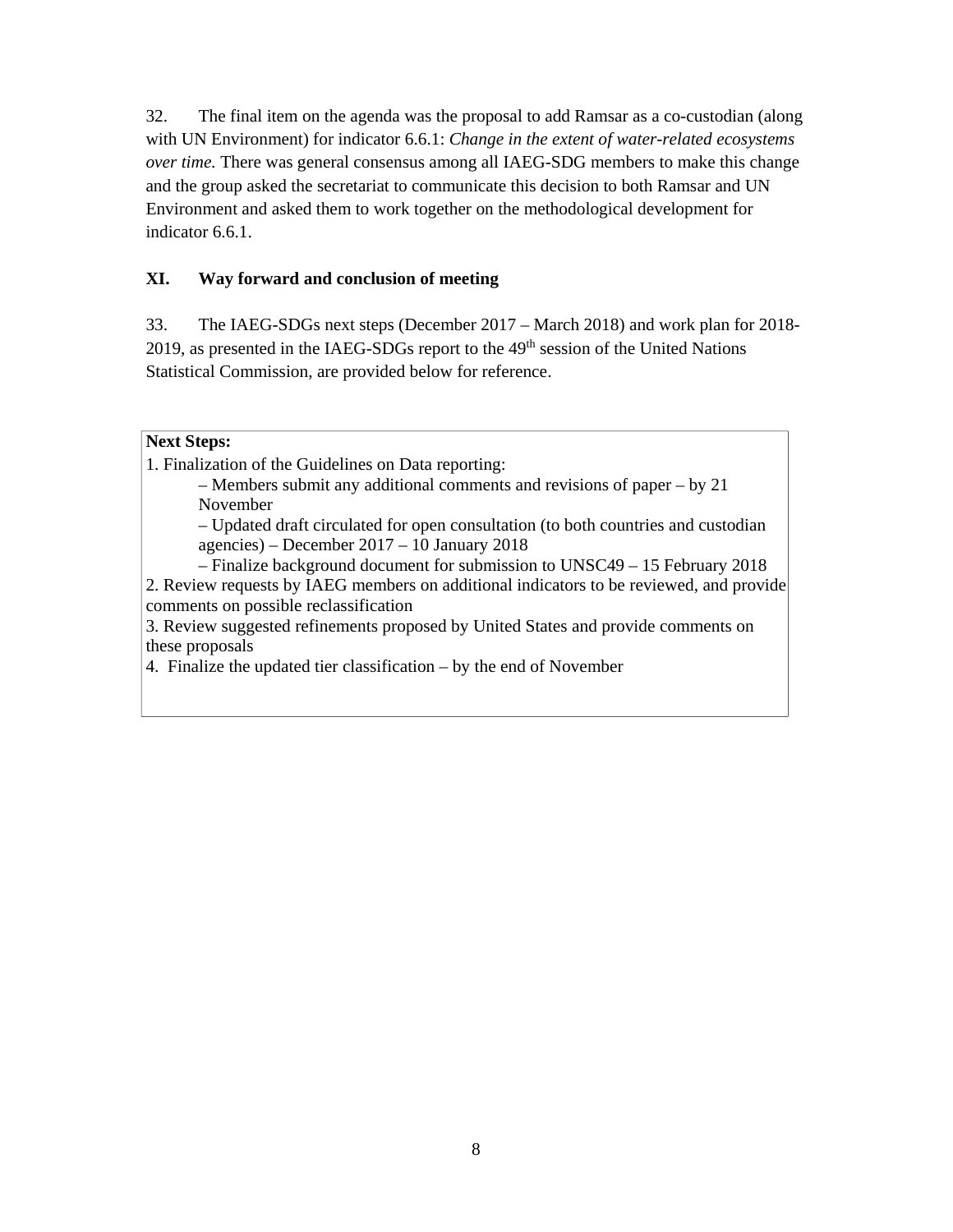## **Work Plan – March 2018-March 2019:**

(a) Continue the review of workplans for tier III indicators and reclassify indicators when requirements are met at the two physical meetings and via Webex meetings throughout the rest of the year based on a calendar to be developed by the group;

(b) Conduct an open consultation and finalize the proposal for additional indicators to be presented as part of the comprehensive review for consideration by the Statistical Commission at its fifty-first session in 2020;

(c) Begin work on the comprehensive review by compiling a preliminary list of possible changes, refinements and deletions to the indicator framework for an open consultation in mid-2019;

(d) Continue the work of the joint subgroup of the IAEG-SDGs and the High-level Group for Partnership, Coordination and Capacity-Building for Statistics for the 2030 Agenda for Sustainable Development by reviewing data availability and capacity building needs for Tier I and II indicators;

(e) Establish a mechanism for discussion with specialized groups and custodian agencies in relation to the specific data disaggregation dimensions (ex. age, sex, disability, etc.) and finalize document for consideration at the fiftieth session of the Statistical Commission in 2019;

(f) Continue the work of the three working groups, on statistical data and metadata exchange (SDMX), geospatial information and interlinkages;

(g) Develop a document on best practices for the data flows between countries and custodian agencies;

(h) Hold two meetings, the first in the first-quarter of 2018 and the second in the fourthquarter of 2018, on dates to be determined, and continue to interact electronically and through teleconferences, as needed.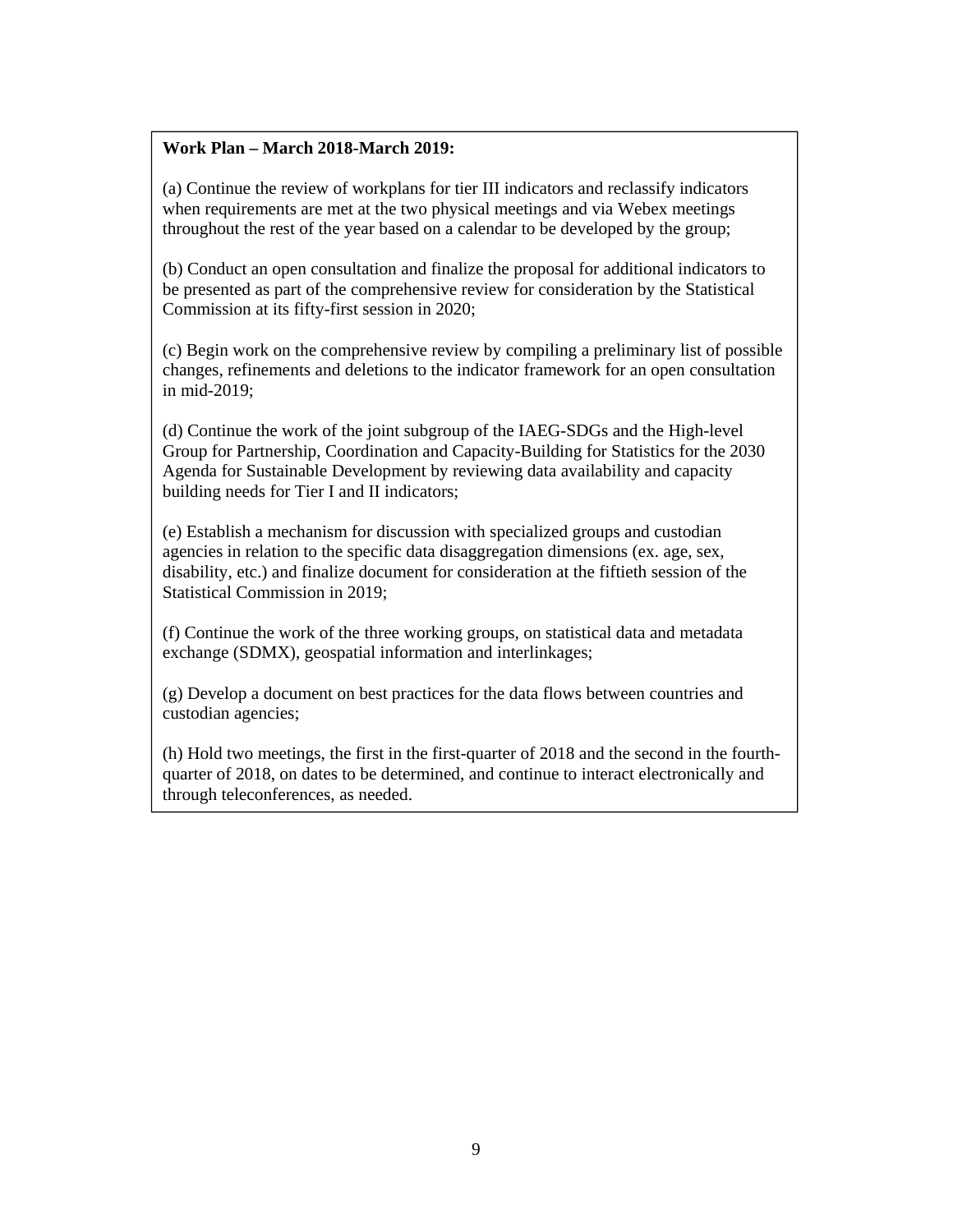#### **Department of Economic and Social Affairs**

Statistics Division

 ESA/STAT/AC.344/1/Rev.1 8 November 2017

**Sixth Meeting of the Inter-Agency and Expert Group on the Sustainable Development Goal Indicators**  13 – 14 November 2017 Venue: Diplomat Radisson Blu Hotel Manama, Kingdom of Bahrain

## **Plenary Session Provisional Agenda**

#### **Monday, 13 November 2017**

*Registration and collection of badges for IAEG-SDG observers and other stakeholders (8:00 a.m. – 9:00 a.m.)* 

#### **Morning session (9:00 a.m. – 12:30 p.m.)**

- 1. Opening remarks *(9:00 a.m. 9:30 a.m.)*
	- Dr. Ahmed Hashim Alyushaa, General Director of Research, Coordination and Follow-up at the Royal Court, Kingdom of Bahrain and Member of Board of Trustees, DERASAT
	- Ms. Francesca Perucci, Chief of Statistical Services Branch, United Nations Statistics Division
	- Mr. Enrique Ordaz, Co-Chair of the IAEG-SDGs
- 2. Update on the new membership and co-chair of the IAEG-SDGs *(9:30 a.m. 9:45 a.m.)*
- 3. Updates on the work of the three working groups of the IAEG-SDGs: SDMX, Geospatial information and Interlinkages and the Joint sub-group of the IAEG and HLG-PCCB *(9:45 a.m. – 10:30 a.m.)*

*Coffee Break (10:30 a.m. – 10:45 a.m.)* 

- 4. Presentation of the updated tier system (10:45 a.m. 12:30 p.m.)
	- Tier re-classification based on regional and global data availability
	- Tier III indicators re-classified based on advancements in methodology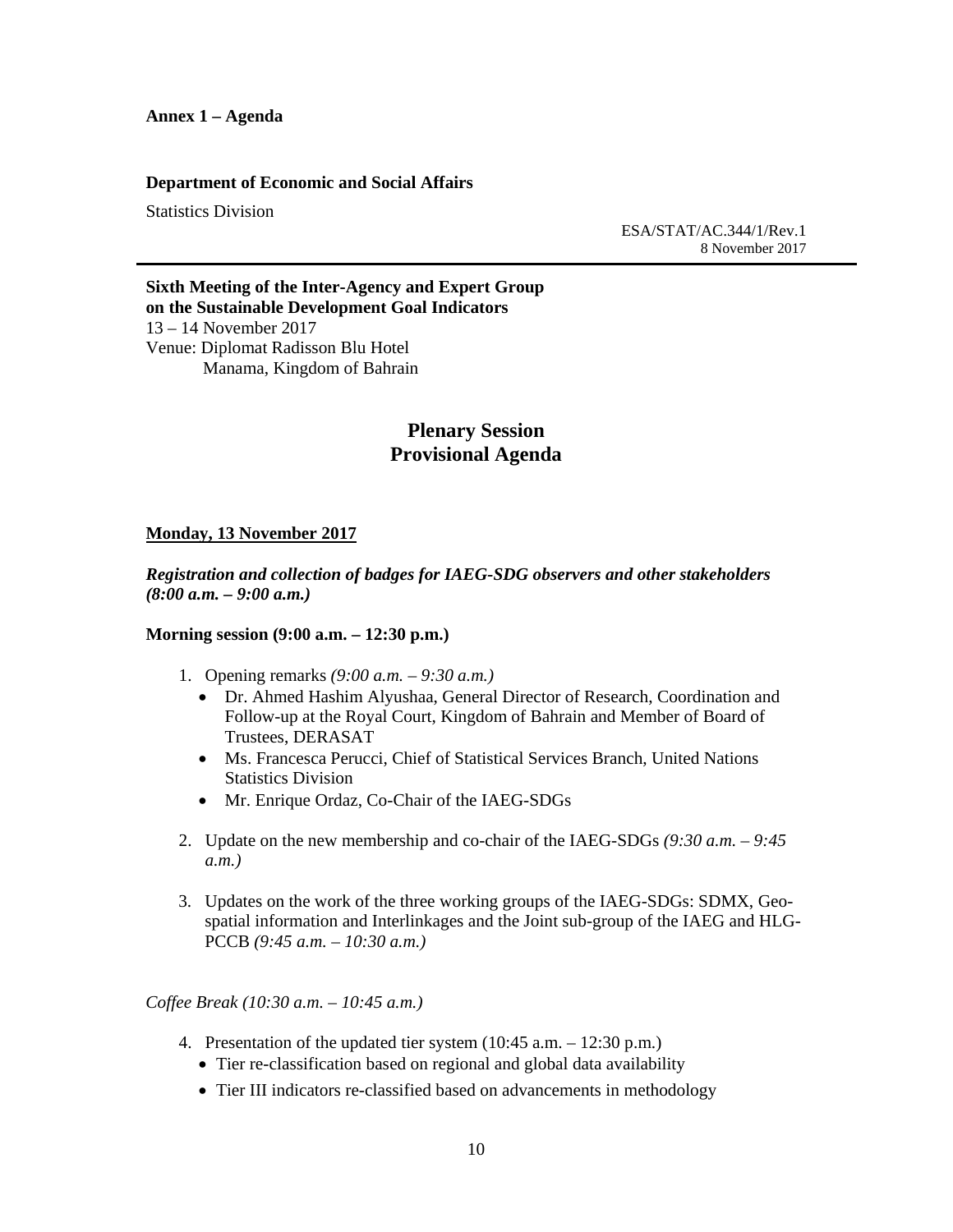## **Lunch (12:30 p.m. – 1:30 p.m.)**

### **Afternoon session (1:30 p.m. – 5:45 p.m.)**

- 5. Progress by custodian agencies and stakeholders on methodological development and other implementation activities on SDG indicators (*1:30 p.m. – 3:00 p.m.)*
- 6. International agencies data collection calendar and compilation of NSOs' SDG data contact persons *(3:00 p.m. – 3:30 p.m.)*
	- Review of results of the survey
	- Requests for SDG data contact person at NSOs
	- Next steps

#### *Coffee Break (3:30 p.m. – 3:45 p.m.)*

- 7. Guidelines on data flows and global data reporting *(3:45 p.m. 5:45 p.m.)*
	- Inputs to IAEG draft guidelines
		- **CCSA** document
		- IAEG case studies on data flows for selected indicators
		- UNECE case studies on data flows
	- IAEG draft guidelines

### **Side Event on Ageing Statistics (organized by UN Women)** *(5:45 p.m. – 6:30 p.m.)*

### **Tuesday, 14 November 2017**

**Stakeholder Briefing (8:30 a.m. – 9:15 a.m.)** 

**Morning session (9:30 a.m. – 1:00 p.m.)** 

8. SDG implementation and reporting at national, regional, global and thematic levels (presentations by countries, regional commissions, UNSD and stakeholders) *(9:30 a.m. – 11:00 a.m.)*

*Coffee Break (11:00 a.m. – 11:15 a.m.)* 

8. SDG implementation and reporting at national, regional and global levels (*continued*) *(11:15 a.m. – 12:15 p.m.)*